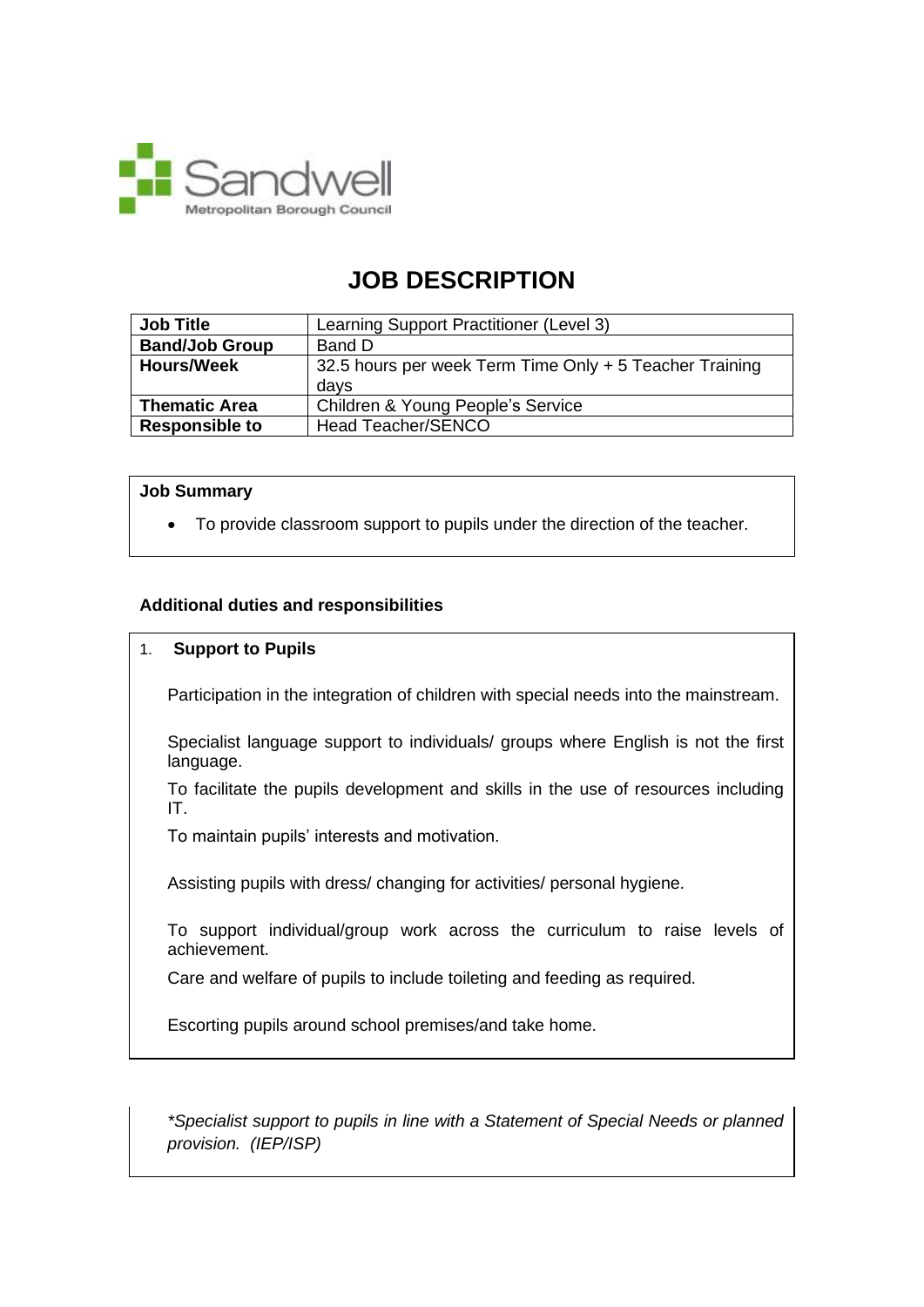## 2. **Support to School**

Undertake a period of duty during the school lunch break, subject to being given a reasonable rest period (normally not less than ½ hour).

Contact and links with those with parental responsibility during the working day, as part of the normal consultative and educational process.

To contribute to the development of, and maintain school policies and procedures.

Help school to develop more effective communication by acting as an interpreter/providing translations.

Preparation of rooms, equipment and displays.

Maintain school routine.

To promote high standards of behaviour throughout school in accordance with Discipline and Behaviour Policy.

Support ethos of school.

Maintenance of safe environment.

#### 3. **Support to Teachers**

Contact with parents as part of normal consultative and educational process, eg parents evenings.

To deliver pre-planned programmes of work.

Planning and organisation of activities for children and support to teachers in the completion of assessment and other pupil records.

Undertaking duties on a rota basis during mid-morning and mid-afternoon breaks.

To assist the teacher with supervision of pupils on school trips/visits.

Keeping materials and equipment in tidy/safe manner.

Liaison with teachers and other staff to obtain, exchange and record information on pupils in accordance with school policy.

Support the supervision of individuals/groups of pupils.

#### 4. **Support with Curriculum**

To contribute to the development of curriculum policies.

To assist in the teaching of the curriculum.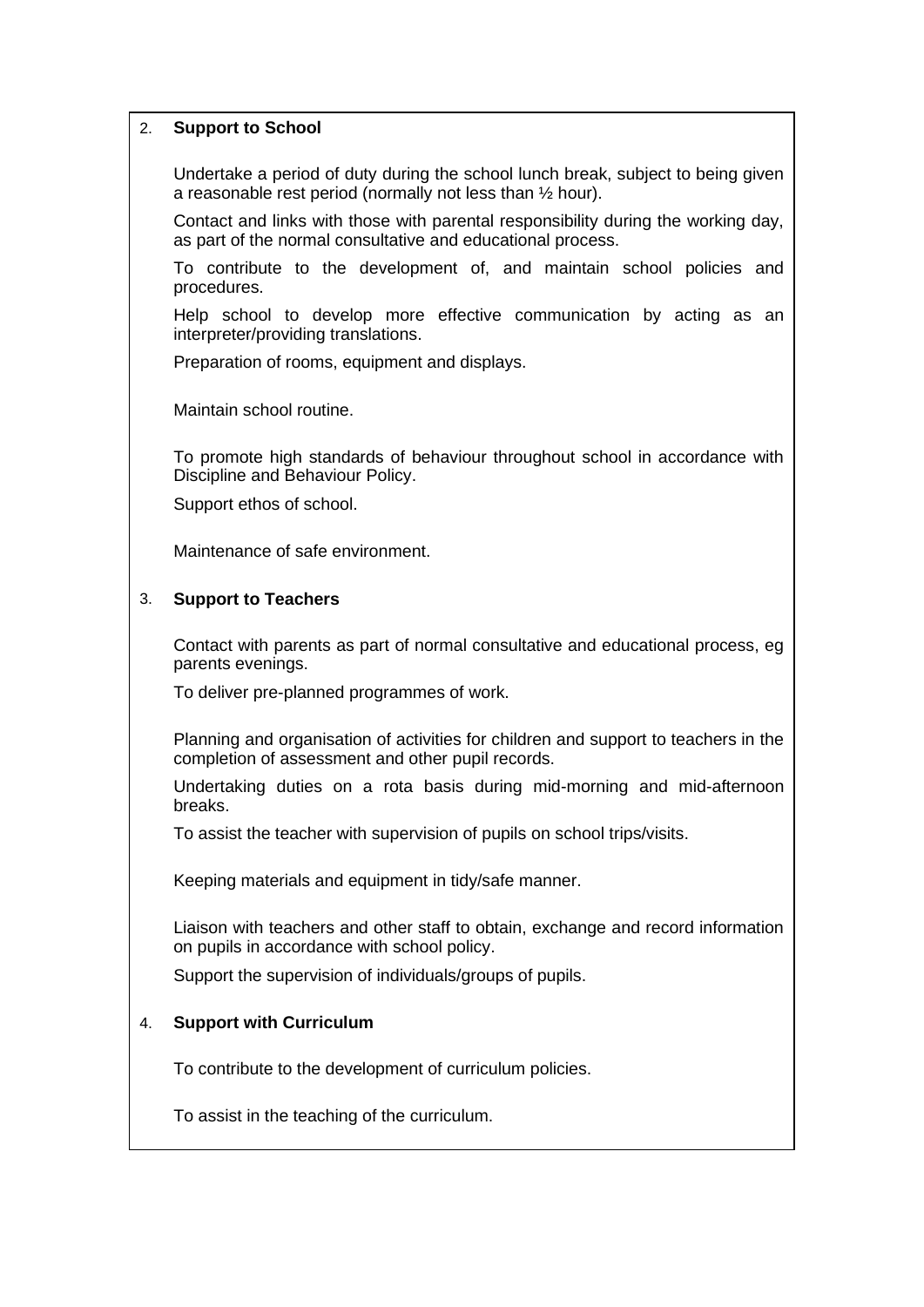Support to teachers in the assessment and monitoring of pupils, in accordance with school policy.

Contribute to development of school policies and procedures as part of Key Stage team.

To support individual/ group work across the curriculum to raise levels of achievement and to respond appropriately to pupils.

Participation in working groups on curriculum matters.

Contribute to curriculum development as part of training days and at any ongoing review meetings.

Involvement in planning meetings.

Attendance at staff meetings and appropriate training sessions as required.

Repair and maintenance of books and equipment.

Development and preparation of curriculum materials.

- 5. To participate in the operation of the Trust's Personal Performance Development Scheme.
- 6. It is your responsibility to carry out your duties in line with the Trust's policy on equality and be sensitive and caring to the needs of the disadvantaged, promoting a positive approach to a harmonious working environment. You should act as an exemplar on these issues and should identify and monitor training for yourself and any employees for whom you are responsible, in line with this policy, the Equality Standard and obligations under the Race Relations (Amendment) Act 2000.
- 7. Such other duties as may be appropriate to achieve the objectives of the post to assist the Thematic Area in the fulfilment of its objectives commensurate with the post holder's salary grade, abilities and aptitudes.
- 8. The post holder must at all times carry out his/her responsibilities with due regard to the trust's policy, organisation and arrangements for Health and Safety at Work.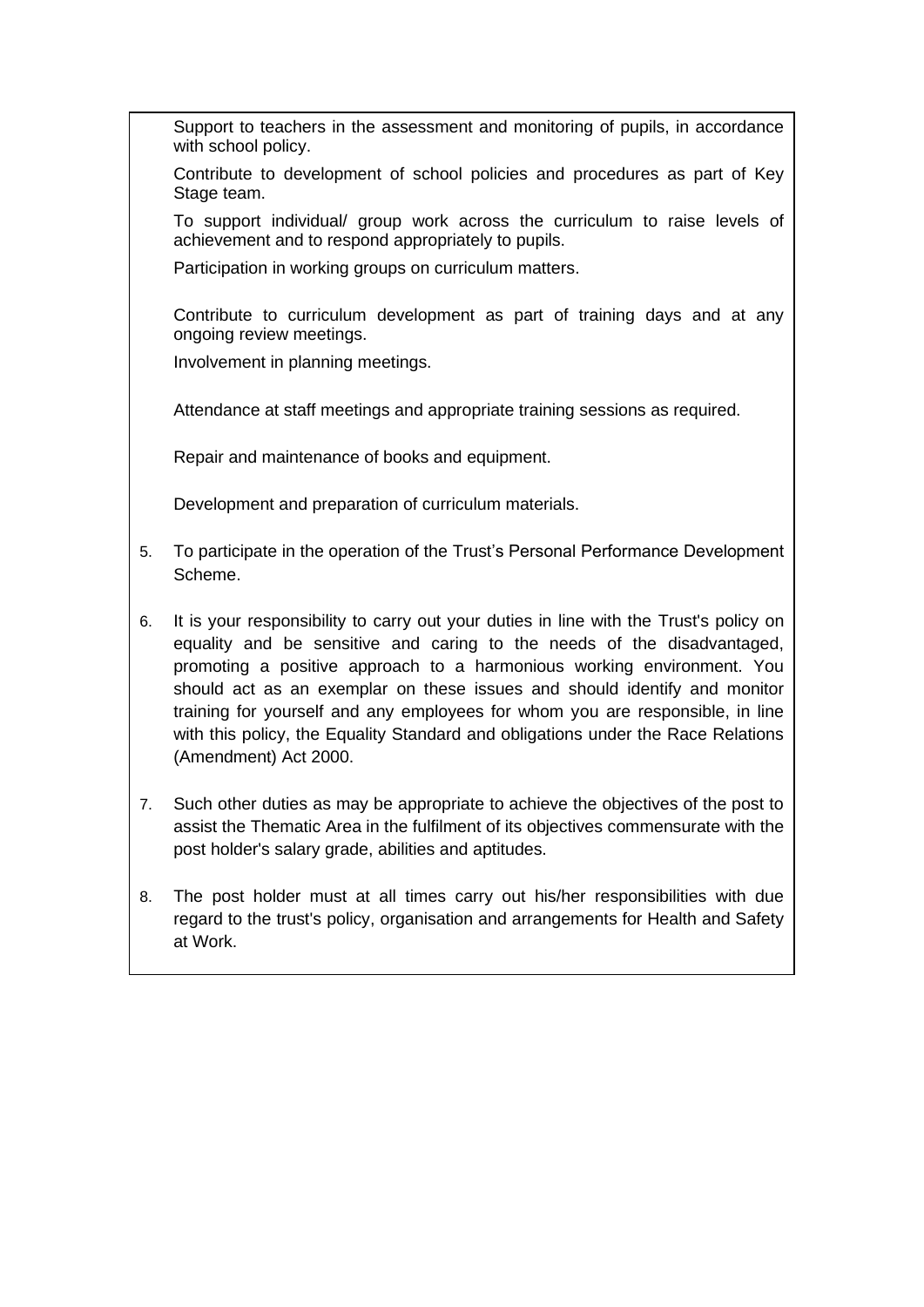

**r** 

# **PERSONNEL SPECIFICATION**

| <b>Job Title</b>      | Learning Support Practitioner - Level 3 (SEN) |
|-----------------------|-----------------------------------------------|
| <b>Band/Job Group</b> | Band D                                        |
| <b>Hours/Weeks</b>    | 32.5 hours per week Term Time Only            |
| <b>Thematic Area</b>  | Children & Young People's Service             |
| <b>Responsible to</b> | Head Teacher/SENCO                            |

| <b>Sickness Absence</b><br>and Disability | A good attendance record. Candidates should have less<br>than 4 absences in the last 6 months or not more than 10<br>days absence over the last 12 months prior to the closing<br>date of the post.                                                                                                                                                                                                     |
|-------------------------------------------|---------------------------------------------------------------------------------------------------------------------------------------------------------------------------------------------------------------------------------------------------------------------------------------------------------------------------------------------------------------------------------------------------------|
|                                           | Any absences relating to a disability or any other incapacity<br>will be viewed sympathetically and will be considered if<br>fully explained. Due regard will be made to the need to<br>make reasonable adjustments in line with the requirements<br>of the Equality Act 2010. (This information will be obtained<br>from successful candidate after conditional offer of<br>employment has been made). |
| Qualifications                            | NVQ Level 3 in Childcare, BETC or NNEB                                                                                                                                                                                                                                                                                                                                                                  |
| Experience                                | Experience of working with Primary/Secondary children                                                                                                                                                                                                                                                                                                                                                   |
|                                           | Knowledge and understanding of Equal Opportunities                                                                                                                                                                                                                                                                                                                                                      |
|                                           | Knowledge of Health and Safety issues                                                                                                                                                                                                                                                                                                                                                                   |
|                                           | Knowledge and understanding of the Children Act                                                                                                                                                                                                                                                                                                                                                         |
| Training                                  | Willing to attend relevant training                                                                                                                                                                                                                                                                                                                                                                     |
| Special Knowledge                         | An understanding of child development and appropriate<br>levels of childcare                                                                                                                                                                                                                                                                                                                            |